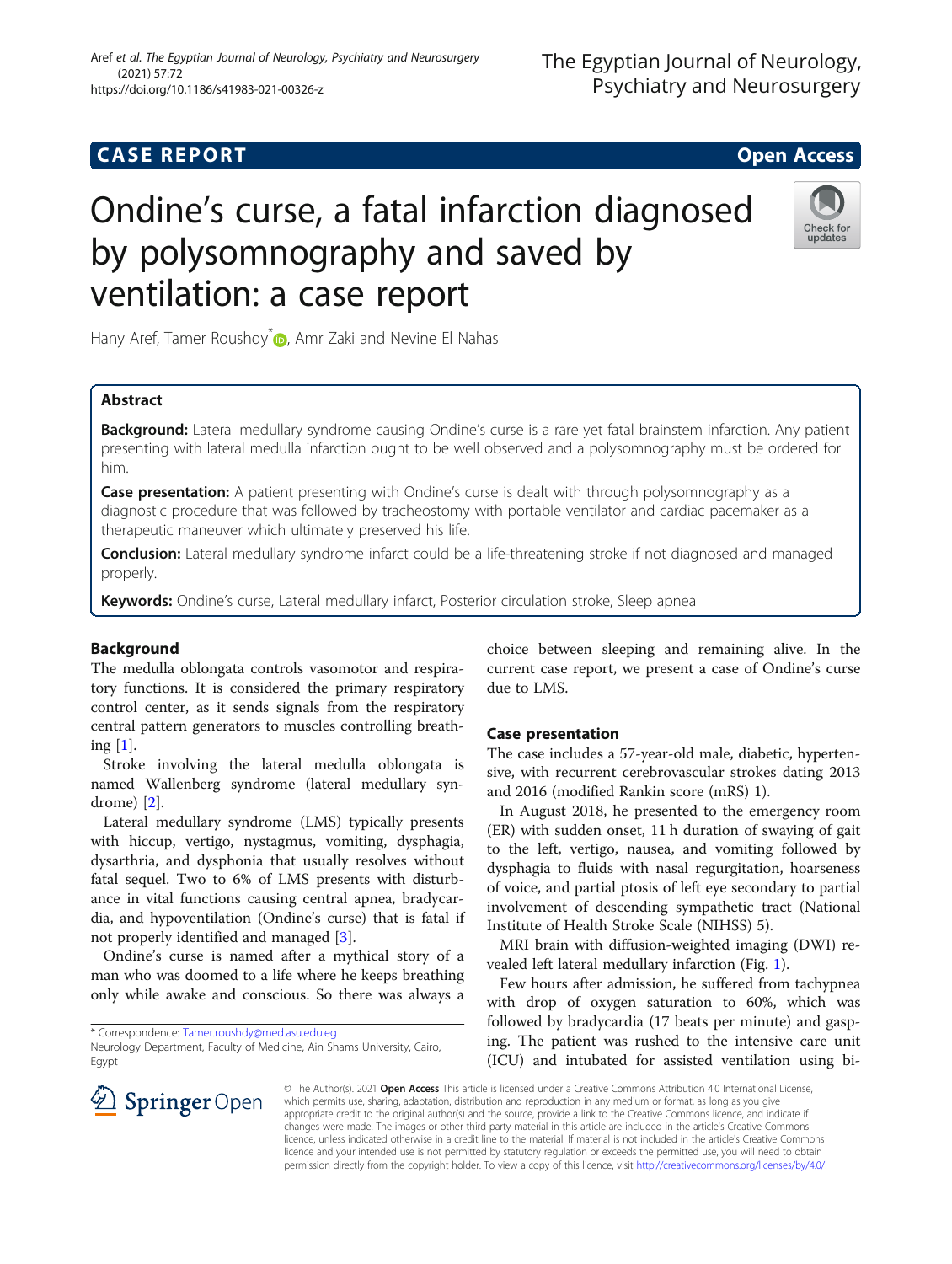<span id="page-1-0"></span>Fig. 1 Left lateral medullary infarction along axial magnetic resonance imaging

level positive airway pressure mode (BiPAP) for 24 h after which he became stable and extubated.

Twelve hours later, the patient developed cardiopulmonary arrest and was subjected to cardiopulmonary resuscitation and assisted ventilation (BiPAP) mode. Two days later, he was shifted to continuous positive airway pressure (CPAP); however, he suffered recurrent attacks of apnea at night and was placed on BiPAP mode.

Electrocardiogram (ECG) and cardiac enzymes as well as coagulation profile and D-dimer were within acceptable limits, carotid duplex revealed diffuse atherosclerosis, ECHO showed grade I diastolic dysfunction and mild concentric left ventricular hypertrophy, glycated hemoglobin was 8.5, and lipid profile was normal. Follow-up MRI was stationary and chest X-ray was free.

A week later, he was extubated and was stable on room air. Polysomnography was done prior to discharge and showed an increased percentage of rapid eye movement (REM) sleep. However, after 90 min from sleep initiation, he developed prolonged central apnea (102 s) with a drop of oxygen to 49% and bradycardia with average heart rate of 39.3 beats per minute, all of which were corrected by re-administration of assisted ventilation (Table 1).

After consultation, tracheostomy with valve to aid in speech and a permanent cardiac pacemaker to manage

Table 1 Polysomnography; central apnea report

|       | With HR drop | With SAT drop |
|-------|--------------|---------------|
| 27    |              | 24            |
| 102.5 | 102.5        | 102.5         |
|       |              |               |
|       |              | Total         |

Max maximum, HR heart rate, SAT saturation

bradycardia attacks were applied. The patient was discharged on portable ventilator with BiPAP mode (Philips trilogy 100, USA) during sleep and was stable over 2 year follow-up.

# **Discussion**

Stroke remains a major cause of mortality and morbidity worldwide. Posterior circulation strokes (PCS) account for 20% of all strokes. LMS represents only 2–3% of ischemic strokes [[4,](#page-2-0) [5\]](#page-2-0).

Respiratory complications including hypoventilation syndrome (Ondine's curse) rarely occur with LMS yet it is fatal if not detected and managed properly  $[6]$  $[6]$ .

In this case report, we presented a male patient, with prolonged uncontrolled diabetes (glycated hemoglobin 8.5) and hypertension. In previous reports male gender, poorly controlled diabetes and history of hypertension were risk factors contributing to the development of sleep-disordered breathing including Ondine's curse [\[7](#page-2-0)]. Chronic diabetes and hypertension increase the peripheral burden on the respiratory system causing damage to pulmonary capillaries (microangiopathy), myopathy, and autonomic neuropathy. When central hypoventilation sets in, it can cause further respiratory decompensation [[8\]](#page-2-0).

Thus, patients with LMS who are at high risk ought to perform polysomnography, even if they showed no breathing problems while awake, so as to detect central apnea and reach a proper management plan. Assisted ventilation with CPAP might be mandatory as a step prior to tracheostomy with usage of portable ventilator thereafter especially during sleep time [\[9](#page-2-0), [10](#page-2-0)].

In our case, polysomnography revealed the presence of severe sleep apnea with a low baseline oxygen saturation